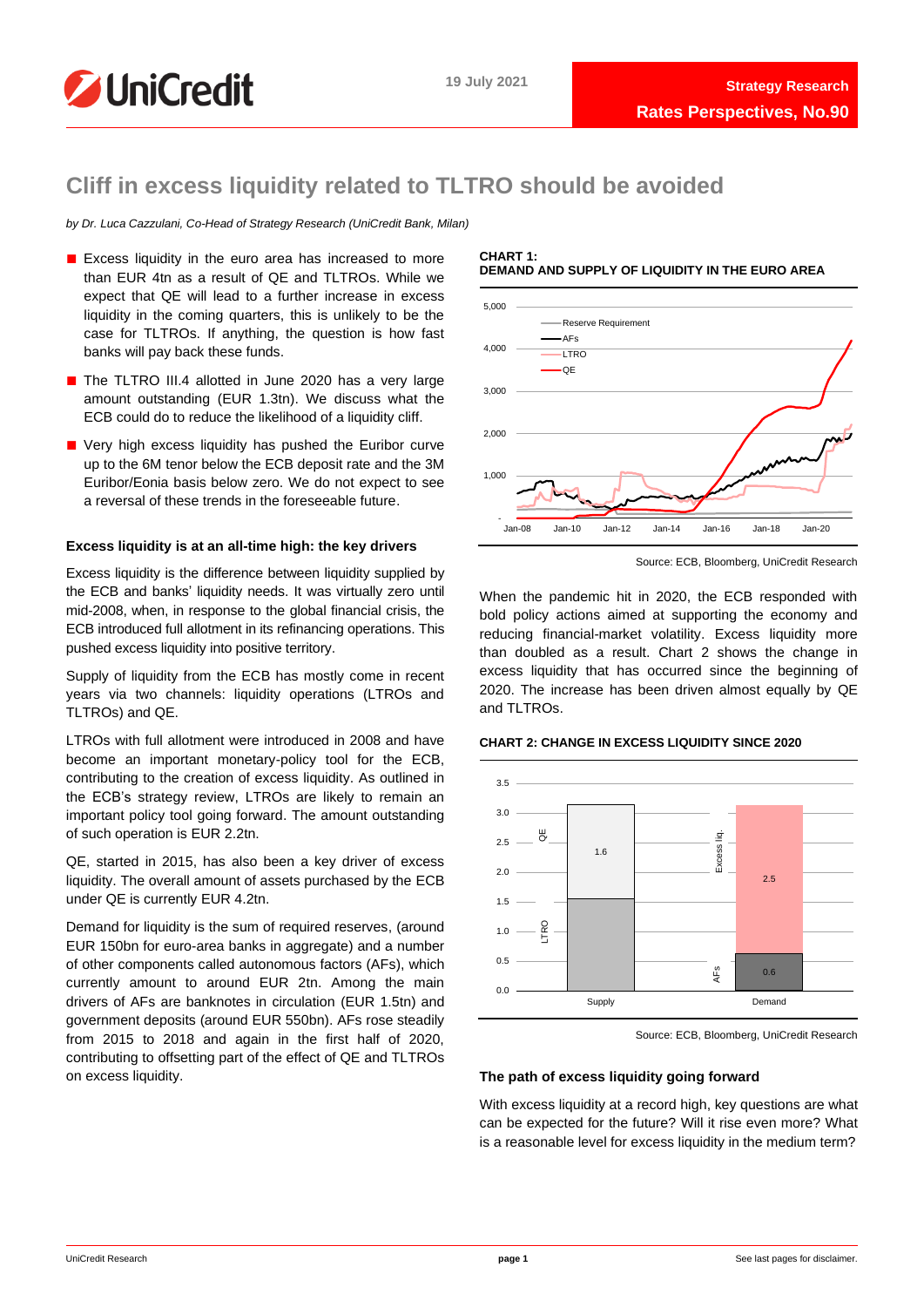

# **Rates Perspectives, No.90**

The path of excess liquidity going forward will depend crucially on ECB decisions on QE and the TLTROs. In the following, we take a look at these two issues.

With respect to QE, our baseline is that the ECB will hardly be in a position to reduce net asset purchases significantly in the coming years, given that its own inflation forecasts largely undershoot its goal. We hence expect net asset purchases to remain positive in the coming few years, around EUR 1,100bn in 2021, EUR 800bn in 2022 and EUR 200-300bn per year through 2025. As a hawkish risk scenario, we consider that the ECB stops net purchases at the end of 2023. In both cases, asset purchases will continue to put upward pressure on excess liquidity at least in the next few years.

Furthermore, the ECB will reinvest redemptions in its PEPP portfolio until at least the end of 2023. Our baseline is that reinvestments will continue even beyond so that an appropriate monetary-policy stance can be maintained. It will also reinvest APP redemptions until well after the first rate hike, which we expect will happen several years down the road. Hence, even under conservative assumptions on net asset purchases, the stock of the ECB's QE portfolio is likely to stabilize around EUR 5.5tn in late 2023. Depending on the level of AFs, this should contribute to EUR 3-3.5tn in excess liquidity.

# **CHART 3: PROJECTED QE PORTFOLIO SIZE**



Source: ECB, UniCredit Research

Unlike for QE, we do not expect TLTROs to make a further significant incremental contribution to excess liquidity. Euroarea banks are already extremely long in terms of liquidity, and while they still have EUR 1tn of TLTRO funding available, they are unlikely to use it unless there is a clear economic incentive. Indeed, we expect a low net take up at the remaining two TLTROs.

If anything, the question is, how fast will banks pay back these funds? Once residual maturity falls below 12 months, the contribution of TLTRO funding to the net stable funding ration (NSFR) diminishes, creating an incentive for banks to repay.

# **TABLE 1: TLTRO-III**

|                | Gross<br>amt. | <b>Net</b><br>amt. | No. of<br><b>bidders</b> | Settl. date | <b>Maturity</b> | Date when<br>residual mat.<br>is below 1Y |
|----------------|---------------|--------------------|--------------------------|-------------|-----------------|-------------------------------------------|
| 1              | 3             | $-29$              | 28                       | 25-Sep-19   | 29-Sep-22       | 29-Sep-21                                 |
| 2              | 98            | -48                | 122                      | 18-Dec-19   | 22-Dec-22       | 22-Dec-21                                 |
| 3              | 115           | 253                | 114                      | 25-Mar-20   | 30-Mar-23       | 30-Mar-22                                 |
| $\overline{4}$ | 1308          | 592                | 742                      | 24-Jun-20   | 29-Jun-23       | 29-Jun-22                                 |
| 5              | 174           | 157                | 388                      | 30-Sep-20   | 28-Sep-23       | 28-Sep-22                                 |
| 6              | 50            | 37                 | 156                      | 16-Dec-20   | 21-Dec-23       | 21-Dec-22                                 |
| 7              | 331           | $-16$              | 425                      | 24-Mar-21   | 29-Mar-24       | 29-Mar-23                                 |
| 8              | 109           | 110                | 224                      | 17-Jun-21   | 26-Jun-24       | 26-Jun-23                                 |
| 9              |               |                    |                          | 29-Sep-21   | 25-Sep-24       | 25-Sep-23                                 |
| 10             |               |                    |                          | 22-Dec-21   | 18-Dec-24       | 18-Dec-23                                 |

Source: ECB, Bloomberg, UniCredit Research

Banks may still prefer to keep TLTRO funding because this is an important way to mitigate the cost of excess liquidity. However, for this to happen, two conditions must be satisfied: **1.** Banks must be confident they are able to beat benchmark lending requirements. **2.** The cost of TLTRO funds must remain lower than the ECB's deposit rate beyond June 2022.

With these considerations in mind, we considered two scenarios for TLTROs: **1.** Banks repay the entire amount as soon as residual maturity falls below 12 months. **2.** Banks keep the funds until maturity.

Combining the two cases for asset purchases and TLTROs, we obtain a best and a worst case for excess-liquidity development. The actual path will most likely fall in between

### **CHART 4: PROJECTED EXCESS LIQUIDTY**



S1:TLTROs are repaid at maturity, and QE runs through 2025.

S2: TLTROs are paid as soon as residual maturity is below 12M, the PEPP ends after March 2022 and the APP runs at EUR 20bn/month until end-2023. In both scenarios, redemptions are reinvested through the horizon, and AFs are assumed to grow at half the average rate in the period Jan15-Dec19.

Source: ECB, UniCredit Research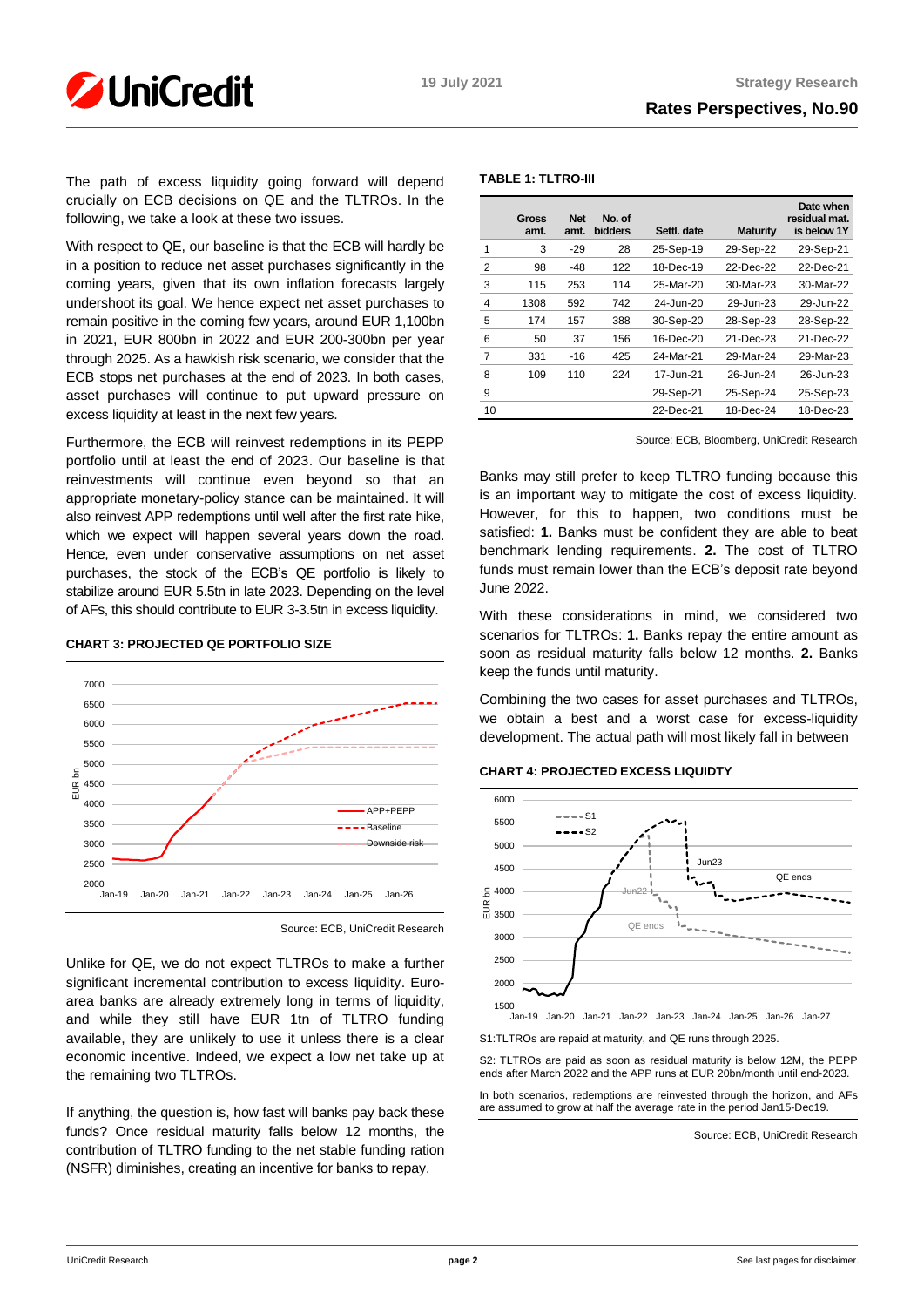

The main findings worth highlighting are as follows:

First, excess liquidity is projected to rise further, above the EUR 5tn threshold, in the coming quarters.

Second, the TLTRO-III.4, allotted in June 2020, is the most important factor that could create a cliff in excess liquidity.

Third, even under the assumption that net asset purchases will maintain a robust pace for a protracted period, their contribution to excess liquidity will not be enough to offset the effect of the June 2020 TLTRO redemption.

Fourth, excess liquidity in both scenarios will remain comfortably higher than before the pandemic and likely above EUR 3tn until mid-2024.

# **What the ECB could do to avoid a liquidity cliff**

Our analysis shows that a liquidity cliff related to the June 2020 TLTRO is likely to occur, and while excess liquidity will likely remain very high, there are a number of reasons why the ECB should avoid this cliff.

First, with its own inflation forecasts still largely undershooting its goal, the ECB should not permit any tightening in financing conditions.

Second, (and related) keeping liquidity abundant for long is a precautionary measure that minimizes risks to the economic recovery.

Third, it is always difficult to predict how markets react to large shocks, and it would be advisable to avoid creating one, given that there are already enough sources of uncertainty for investors.

## **CHART 5: BANKS AND NEGATIVE RATES: TLTRO FUNDS COME TO THE RESCUE**



Source: ECB, UniCredit Research

Finally, TLTROs have significantly mitigated the costs associated with negative interest rates that the banking sector has had to face, and it is important that this situation is maintained. Should the ECB accept a strong decline in

TLTRO funding, it would be important to increase the tiering multiplier to avoid that an extra burden be placed on banks. The tiering mechanism allows banks to deposit a certain multiple (currently six times) of their reserve requirements at 0% rather than at the deposit rate.

What could the ECB do to ensure that the path of excess liquidity is as smooth as possible?

First, favorable funding conditions should be extended beyond June 2022, maintaining a negative spread of the minimum rate with the depo (the current one is -50bp).

Second, the ECB should lengthen the maturity of TLTROs so they continues to satisfy the NSFR requirement.

Under current rules, switching funds from the Jun 2020 TLTRO into one of the remaining two (TLTRO-III.9 in September 2021 or TLTRO-III.10 in December 2021) is penalized, as banks lose the lowest rate for a period of three to six months.

The ECB could either remove such a penalty or launch a new series of TLTROs, matching the dates when the residual maturity of current ones falls below 12 months and give banks the opportunity to extend their liquidity. The ECB could set a cap on how much funding can be switched into each new operation to avoid excessive concentration on a single operation. As shown in Chart 4, this would remove the cliff and could create a smoother path for excess liquidity. As usual, it would be up to banks to choose if they want to extend TLTRO funding.

These new TLTROs should be announced with enough notice so that banks have good visibility and are able to participate.

# **Implications for MM rates**

Excess liquidity is an important driver of MM rates. The combination of high excess liquidity and minimum TLTRO rate at depo-50bp (-1%) has contributed to push Euribor rates below the deposit rate. Following the Jun 2020 TLTRO, Euribor rates dropped significantly and are currently below the deposit rate up to 6M.



### **CHART 6: EXCESS LIQUIDTY IS KEEPING EURIBOR LOW**

Source: ECB, UniCredit Research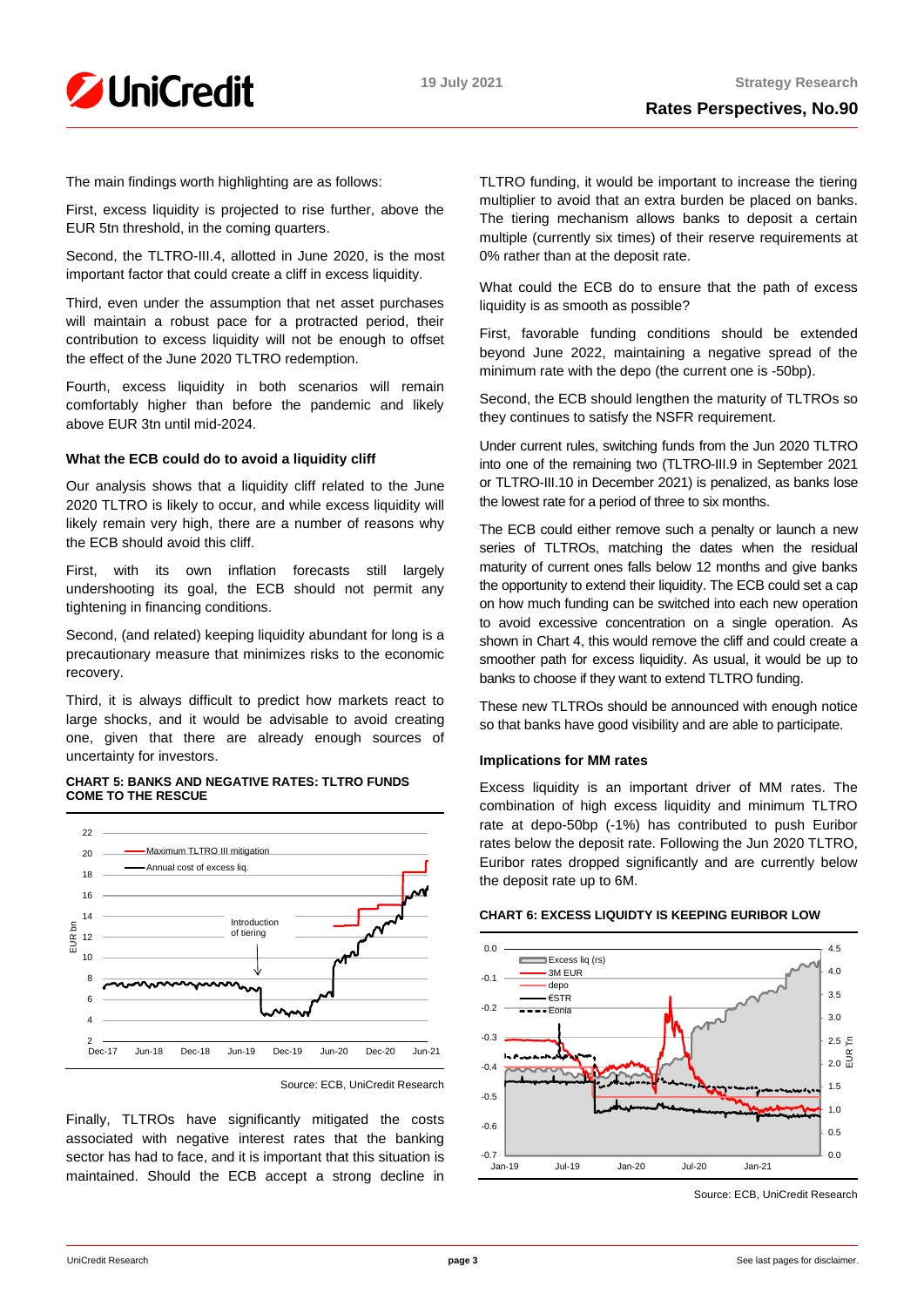

In our simulations, excess liquidity will remain higher than EUR 3tn until the end of 2024, and in any case, it is very unlikely to return to levels prevailing before the June 2020 TLTRO in the foreseeable future. This creates the conditions for Euribor rates to remain lower than the deposit rate for a protracted period. The closest date for possible upward pressure on Euribor rates is June 2022, but as we have discussed, it is likely that the ECB will create conditions to avoid a cliff on excess liquidity. The likelihood of a significant drop in excess liquidity in 2023 (the other possible cliff date in our simulation) should also be moderate. We hence see little scope for Euribor rates to increase in the coming years.

The 3M Euribor-Eonia spread turned negative about one year ago. In the past, the spread 3M Euribor-Eonia usually went negative during periods marked by rate-cut expectations. However, the situation has been very different in the last year, and the reason for a negative spread is liquidity. Indeed, the spread turned negative when excess liquidity approached the EUR 3tn level.

A key point is that banks are flooded with liquidity and are willing to accept even more from financial institutions with no access to the ECB deposit facility only at a rate lower than the depo. This has pushed €str and Euribor below the deposit rate.

Due to abundant liquidity, spreads between lending and borrowing have probably tightened in recent quarters. This has not been possible for the €str-Eonia spread, which is fixed by construction at 8.5bp and explains the negative Euribor/Eonia basis. As long as excess liquidity remains high and above the EUR 2.8-3tn range, we do not see a reversal to positive territory as likely.

In our simulation, excess liquidity drops below EUR 3tn in 2025 in the most adverse case. This is the horizon where we expect the 3M Euribor-Eonia basis to revert to positive.

**Author Dr. Luca Cazzulani**, Co-Head of Strategy Research, FI Strategist (UniCredit Bank, Milan) +39 02 8862-0640 [luca.cazzulani@unicredit.eu](mailto:luca.cazzulani@unicredit.eu)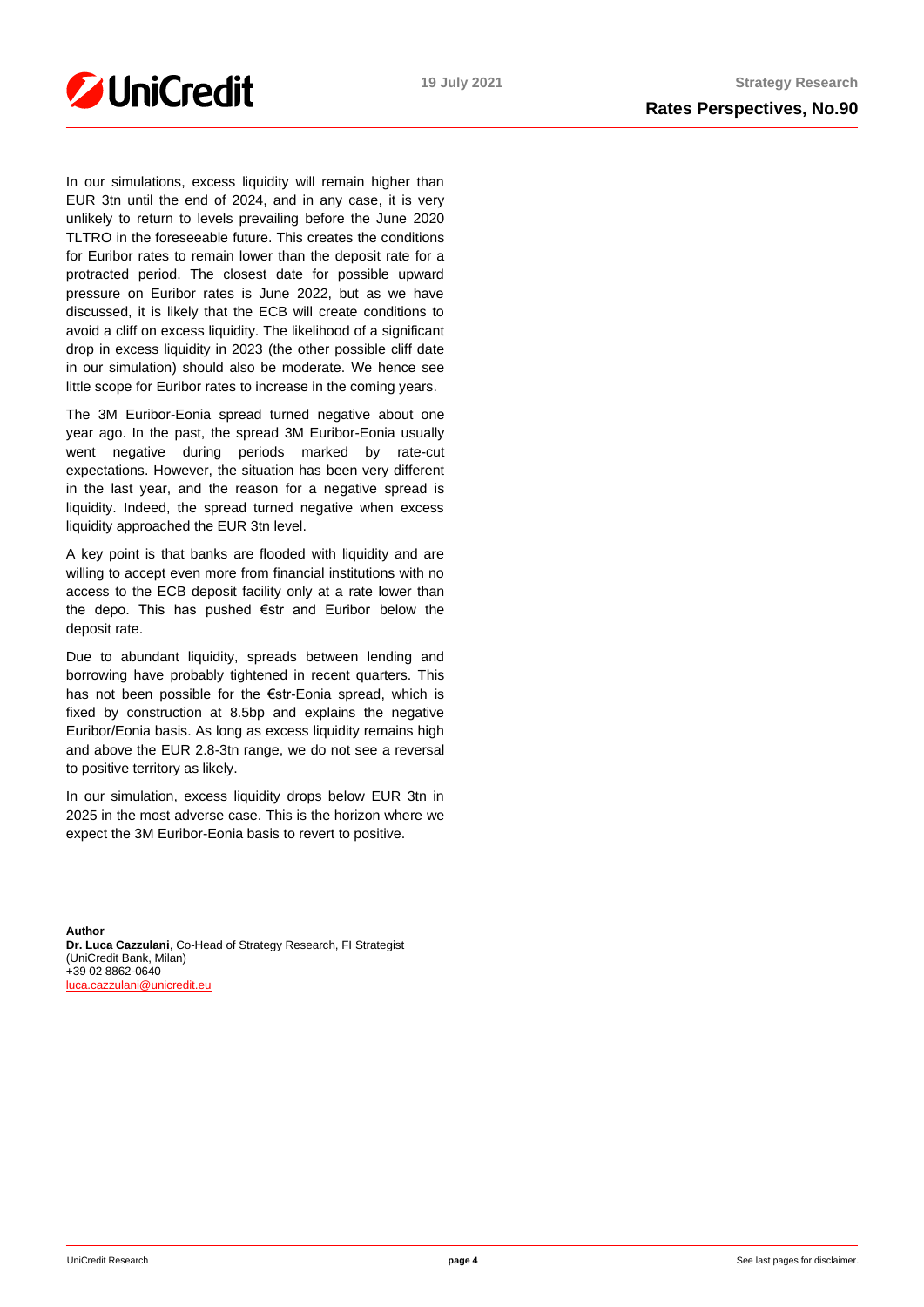

# **Previous editions of Rates Perspectives**

- [»](https://www.research.unicredit.eu/DocsKey/fxfistrategy_docs_2021_180333.ashx?EXT=pdf&KEY=KZGTuQCn4lsvclJnUgseVCsY1pNwWYpSfk0SvE3S76oaIky_YUON5g==) Declining inflation risk premium likely to drive eurozone breakeven rates lower in the medium term 7 June 2021
- [»](https://www.research.unicredit.eu/DocsKey/fxfistrategy_docs_2021_179186.ashx?EXT=pdf&KEY=KZGTuQCn4lsvclJnUgseVCsY1pNwWYpSJTSghNhr0dG4SAep3M0SAg==) Trading on the edge: 30/50Y BTP flattener as a hedge against volatility 9 February 2021
- [»](https://www.research.unicredit.eu/DocsKey/fxfistrategy_docs_2021_179093.ashx?EXT=pdf&KEY=KZGTuQCn4lsvclJnUgseVCsY1pNwWYpSseITqiopMUYb21i9hmCfCA==) EU bonds and Bunds...mirror, mirror on the wall, who is the safest of them all? 1 February 2021
- [»](https://www.research.unicredit.eu/DocsKey/fxfistrategy_docs_2021_178879.ashx?EXT=pdf&KEY=KZGTuQCn4lsvclJnUgseVCsY1pNwWYpSxYneOq3LGyt4eyF56Lnjig==) Italy's 2021 funding: We still favor the 5Y tenor 8 January 2021
- [»](https://www.research.unicredit.eu/DocsKey/fxfistrategy_docs_2020_178703.ashx?EXT=pdf&KEY=KZGTuQCn4lsvclJnUgseVFcI2-vTFR2nFvdgpPgOyS7_7gSenXs8vw==) 2021: Another year of heavy issuance but ECB to remain supportive 4 December 2020
- [»](https://www.research.unicredit.eu/DocsKey/fxfistrategy_docs_2020_178319.ashx?EXT=pdf&KEY=KZGTuQCn4lsvclJnUgseVFcI2-vTFR2nRi29dMwdIovM3G3jxYh8vw==) Exploring the impact of EU bonds on the EGB market 29 October 2020
- [»](https://www.research.unicredit.eu/DocsKey/fxfistrategy_docs_2020_177861.ashx?EXT=pdf&KEY=KZGTuQCn4lsvclJnUgseVFcI2-vTFR2nyfW5CoPOGyGcSR2zWP6xCA==) Heavier supply at the long end to meet with Fed QE 14 September 2020
- [»](https://www.research.unicredit.eu/DocsKey/fxfistrategy_docs_2020_177386.ashx?EXT=pdf&KEY=KZGTuQCn4lsvclJnUgseVFcI2-vTFR2nO6XLPK2SkhnVq7fg7fdZMA==) Weakening fundamentals unlikely to weigh on OATs 9 July 2020
- [»](https://www.research.unicredit.eu/DocsKey/fxfistrategy_docs_2020_176890.ashx?EXT=pdf&KEY=KZGTuQCn4lsvclJnUgseVFcI2-vTFR2nW1DHnTvta0o0CL0_mPxnUg==) T-LTRO III: Take-up expectation and market impact 19 May 2020
- [»](https://www.research.unicredit.eu/DocsKey/fxfistrategy_docs_2020_176630.ashx?EXT=pdf&KEY=KZGTuQCn4lsvclJnUgseVFcI2-vTFR2nlVdqzbTp94Q4BdEhR8EC5A==) Eurozone funding needs in 2020 after COVID-19 23 April 2020
- [»](https://www.research.unicredit.eu/DocsKey/fxfistrategy_docs_2020_176143.ashx?EXT=pdf&KEY=KZGTuQCn4lsvclJnUgseVFcI2-vTFR2n46XMXAIB2V6cPOOjdj7_cg==) 10/30Y BTP spread: A steepener trade looks better than a flattener 3 March 2020
- [»](https://www.research.unicredit.eu/DocsKey/fxfistrategy_docs_2020_175954.ashx?EXT=pdf&KEY=KZGTuQCn4lsvclJnUgseVFcI2-vTFR2nPNmoWwinZoBS4spnPS0v9A==) Governments go green: Facts, figures and upcoming deals 13 February 2020
- [»](https://www.research.unicredit.eu/DocsKey/fxfistrategy_docs_2020_175729.ashx?EXT=pdf&KEY=KZGTuQCn4lsvclJnUgseVFcI2-vTFR2nD3IxnL2-DMsUkYgH9VwtEQ==) A deep dive into Austria´s government bond market 23 January 2020
- [»](https://www.research.unicredit.eu/DocsKey/fxfistrategy_docs_2020_175593.ashx?EXT=pdf&KEY=KZGTuQCn4lsvclJnUgseVFcI2-vTFR2nXzQVTsg1IArUTJHz7ClnKQ==) Italy's 2020 funding outlook and how to trade it 9 January 2020
- [»](https://www.research.unicredit.eu/DocsKey/fxfistrategy_docs_2019_175462.ashx?EXT=pdf&KEY=KZGTuQCn4lsvclJnUgseVEGHysWJl2Ns9AlMl_yM9fb41Glf-ynILQ==) Supply Outlook 2020: Still heavy activity at extra-long maturities 10 December 2019
- [»](https://www.research.unicredit.eu/DocsKey/fxfistrategy_docs_2019_175097.ashx?EXT=pdf&KEY=KZGTuQCn4lsvclJnUgseVEGHysWJl2NsalH1w8p3dPurdMMtjayMTw==) Estimating and discussing the term premium on German bonds 4 November 2019
- [»](https://www.research.unicredit.eu/DocsKey/fxfistrategy_docs_2019_174747.ashx?EXT=pdf&KEY=KZGTuQCn4lsvclJnUgseVEGHysWJl2NshFxQRxeXxVYxi2cgVzAqQQ==) BTPs caught between macro fundamentals and appetite for carry trades 2 October 2019
- [»](https://www.research.unicredit.eu/DocsKey/fxfistrategy_docs_2019_174503.ashx?EXT=pdf&KEY=KZGTuQCn4lsvclJnUgseVEGHysWJl2NsCFMwr5HzJ17_YmUeW60-Ag==) ILBs pay higher Z-spreads than nominal bonds: We discuss the main drivers 11 September 2019
- [»](https://www.research.unicredit.eu/DocsKey/fxfistrategy_docs_2019_173046.ashx?EXT=pdf&KEY=KZGTuQCn4lsvclJnUgseVEGHysWJl2NsYmN8grxHaGuMlNiR5FCG-Q==) ECB's QE 2: Number crunching and trade ideas 24 July 2019
- [»](https://www.research.unicredit.eu/DocsKey/fxfistrategy_docs_2019_172874.ashx?EXT=pdf&KEY=KZGTuQCn4lsvclJnUgseVEGHysWJl2NsU6w4VN1R8ufrSpaKVsG8hw==) BTPi breakeven curve: Too flat and too low 10 July 2019
- [»](https://www.research.unicredit.eu/DocsKey/fxfistrategy_docs_2019_172612.ashx?EXT=pdf&KEY=KZGTuQCn4lsvclJnUgseVEGHysWJl2Ns2prJ4cLGo5kZAYkhTSIwiQ==) Spain: Still a periphery country, judging from its foreign investors' base 17 June 2019
- [»](https://www.research.unicredit.eu/DocsKey/fxfistrategy_docs_2019_172362.ashx?EXT=pdf&KEY=KZGTuQCn4lsvclJnUgseVEGHysWJl2NsmV7mtWY1YutdeERi5OnkvA==) SOFR and SONIA derivative markets: Small in size but growing 24 May 2019
- [»](https://www.research.unicredit.eu/DocsKey/fxfistrategy_docs_2019_171193.ashx?EXT=pdf&KEY=KZGTuQCn4lsvclJnUgseVEGHysWJl2NsQ363zHJuO-4ubO81Q09WWw==) Flows of eurozone investors into USTs: another factor keeping UST real yields low 8 May 2019
- [»](https://www.research.unicredit.eu/DocsKey/fxfistrategy_docs_2019_170974.ashx?EXT=pdf&KEY=KZGTuQCn4lsvclJnUgseVEGHysWJl2NsRTomOaKjVl9lFV8OK8lXLA==) ECB tiering and money market rates: The devil is in the details 16 April 2019
- [»](https://www.research.unicredit.eu/DocsKey/fxfistrategy_docs_2019_170284.ashx?EXT=pdf&KEY=KZGTuQCn4lsvclJnUgseVEGHysWJl2NsEwG0xblWxFK9BVQAB4eryA==) Who are the foreign investors in Italian government debt? A breakdown by geography and institution 3 April 2019
- [»](https://www.research.unicredit.eu/DocsKey/fxfistrategy_docs_2019_170066.ashx?EXT=pdf&KEY=KZGTuQCn4lsvclJnUgseVEGHysWJl2NsNOWCS-vPqTdpZhijXIyJ5Q==) Bund-swap has lagged Schatz in cheapening: why we expect a correction 18 March 2019
- [»](https://www.research.unicredit.eu/DocsKey/fxfistrategy_docs_2019_169883.ashx?EXT=pdf&KEY=KZGTuQCn4lsvclJnUgseVEGHysWJl2Nsz9dXRsXwpAsZUUpCjW9eRw==) Keeping in place the Fed's current monetary policy framework will likely benefit USTs 4 March 2019
- [»](https://www.research.unicredit.eu/DocsKey/fxfistrategy_docs_2019_169737.ashx?EXT=pdf&KEY=KZGTuQCn4lsvclJnUgseVEGHysWJl2NsVk__5HHS-wtgogqSIYe_pg==) Euribor und ESTER: Wo stehen wir, wohin gehen wir 19 February 2019
- [»](https://www.research.unicredit.eu/DocsKey/fxfistrategy_docs_2019_169681.ashx?EXT=pdf&KEY=KZGTuQCn4lsvclJnUgseVEGHysWJl2NsvFsIe2gTc3YHhaYXz8CyMQ==) Euribor and ESTER: Where we stand, where we´re going 15 February 2019
- [»](https://www.research.unicredit.eu/DocsKey/fxfistrategy_docs_2019_168976.ashx?EXT=pdf&KEY=KZGTuQCn4lsvclJnUgseVEGHysWJl2NsBRIhGRL9OpCAofKNpRdbqw==) Our scorecard for EMU countries: A useful tool for detecting misalignments in EGBs valuations 30 January 2019
- [»](https://www.research.unicredit.eu/DocsKey/fxfistrategy_docs_2019_168690.ashx?EXT=pdf&KEY=KZGTuQCn4lsvclJnUgseVEGHysWJl2Ns6zwNCeXNSn5_WEAdcnzkSw==) Six years after the introduction of CACs in the eurozone: Analyzing the effect on pricing 10 January 2019
- [»](https://www.research.unicredit.eu/DocsKey/fxfistrategy_docs_2018_168081.ashx?EXT=pdf&KEY=KZGTuQCn4lsvclJnUgseVGkpNcRXR5-WdODblZpTi0A4RE9IYOSOOA==&T=1) Supply Outlook 2019: primary market activity to gradually shift to shorter maturities 6 December 2018
- [»](https://www.research.unicredit.eu/DocsKey/fxfistrategy_docs_2018_167651.ashx?EXT=pdf&KEY=KZGTuQCn4lsvclJnUgseVGkpNcRXR5-WLbIUypeIHxyD3rdrNgjwjg==&T=1) Scarcity of Bunds to keep real yields low 29 October 2018
- [»](https://www.research.unicredit.eu/DocsKey/fxfistrategy_docs_2018_167362.ashx?EXT=pdf&KEY=KZGTuQCn4lsvclJnUgseVGkpNcRXR5-W7gOokc4_UKGkd-Hy3Wx_vg==&T=1) Measuring rating expectations for BTPs 4 October 2018
- [»](https://www.research.unicredit.eu/DocsKey/fxfistrategy_docs_2018_167162.ashx?EXT=pdf&KEY=KZGTuQCn4lsvclJnUgseVGkpNcRXR5-WLonU6aW-riDJHVt4RBRKJQ==&T=1) Scarcity of Bunds (and safe eurozone paper) will remain an issue in 2019 17 September 2018
- [»](https://www.research.unicredit.eu/DocsKey/fxfistrategy_docs_2018_166735.ashx?EXT=pdf&KEY=KZGTuQCn4lsvclJnUgseVGkpNcRXR5-WJcyLXLDNCHrk_1IGoA85eQ==&T=1) CCTs: a good buying opportunity on a medium-term horizon 30 July 2018
- [»](https://www.research.unicredit.eu/DocsKey/fxfistrategy_docs_2018_165506.ashx?EXT=pdf&KEY=KZGTuQCn4lsvclJnUgseVGkpNcRXR5-WelAdBLCjwv2CsrEf1G_7vA==&T=1) ECB QE reinvestments: maturity matters 18 July 2018
- [»](https://www.research.unicredit.eu/DocsKey/fxfistrategy_docs_2018_165296.ashx?EXT=pdf&KEY=KZGTuQCn4lsvclJnUgseVGkpNcRXR5-Wl83fmK6epfPJRPrdFbpp8A==&T=1) ECB forward guidance: we like 5/30Y flatteners and sovereign credit-risk exposure 2 July 2018
- [»](https://www.research.unicredit.eu/DocsKey/fxfistrategy_docs_2018_165113.ashx?EXT=pdf&KEY=KZGTuQCn4lsvclJnUgseVGkpNcRXR5-WdMw8JSHF2Ih6d0UhMlk5iA==&T=1) Investing in USTs: to hedge or not to hedge? 18 June 2018
- [»](https://www.research.unicredit.eu/DocsKey/fxfistrategy_docs_2018_164967.ashx?EXT=pdf&KEY=KZGTuQCn4lsvclJnUgseVGkpNcRXR5-WLoNFhsvJBXHbE69WfFEurg==&T=1) Who holds the BTPs? Dissecting Italian public debt investor base 5 June 2018
- [»](https://www.research.unicredit.eu/DocsKey/fxfistrategy_docs_2018_164775.ashx?EXT=pdf&KEY=KZGTuQCn4lsvclJnUgseVGkpNcRXR5-WZF21zKfJuZ_5iLWWjJ2GpQ==&T=1) Italy funding, progress, cost and outlook: as good as it gets 17 May 2018
- [»](https://www.research.unicredit.eu/DocsKey/fxfistrategy_docs_2018_164589.ashx?EXT=pdf&KEY=KZGTuQCn4lsvclJnUgseVGkpNcRXR5-WHckxsj1laTH6N7QU0C6uzQ==&T=1) A model for POLGB yields 3 May 2018
- [»](https://www.research.unicredit.eu/DocsKey/fxfistrategy_docs_2018_164411.ashx?EXT=pdf&KEY=KZGTuQCn4lsvclJnUgseVGkpNcRXR5-W4Dmv9B6O0atd94s-0yUFlA==&T=1) 10Y BTP-SPGB spread: wide compared to fundamentals but convergence to fair value is tricky 19 April 2018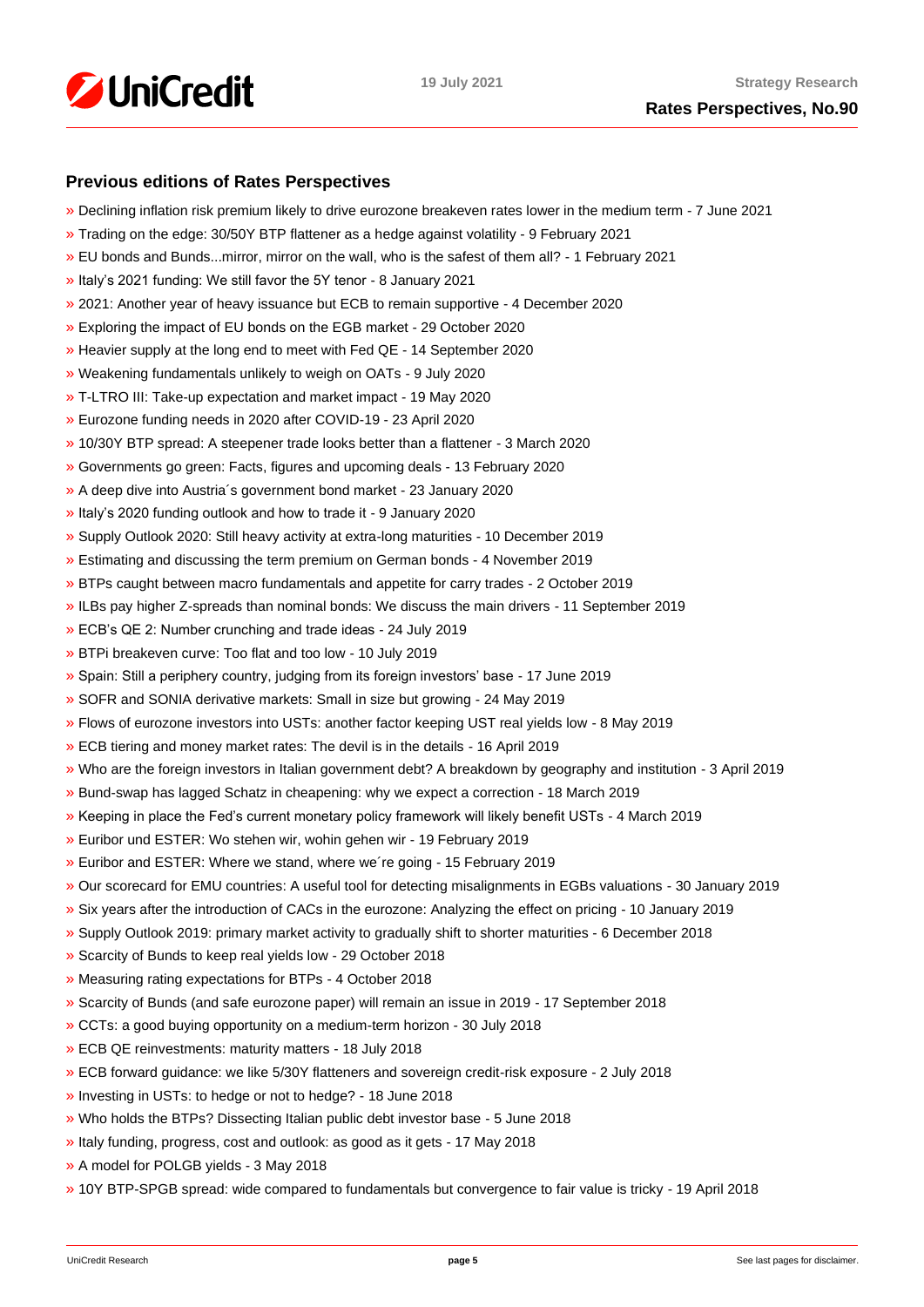

# **Legal Notices**

## **Glossary**

A comprehensive glossary for many of the terms used in the report is available on our website[: https://www.unicreditresearch.eu/index.php?id=glossary](https://www.unicreditresearch.eu/index.php?id=glossary)

### **Disclaimer**

Our recommendations are based on information obtained from or are based upon public information sources that we consider to be reliable, but for the completeness and accuracy of which we assume no liability. All information, estimates, opinions, projections and forecasts included in this report represent the independent judgment of the analysts<br>as of the date of the issue unless stated update this information or to discontinue it altogether without notice. This report may contain links to websites of third parties, the content of which is not controlled by UniCredit Bank. No liability is assumed for the content of these third-party websites.

This report is for information purposes only and (i) does not constitute or form part of any offer for sale or subscription of or solicitation of any offer to buy or subscribe for any<br>financial, money market or investment for any financial, money market or investment instrument or any security nor (iii) as marketing material within the meaning of applicable prospectus law . The investment possibilities discussed in this report may not be suitable for certain investors depending on their specific investment objectives and time horizon or in the context of their overall<br>financial situation. The investments di adverse effect on the value of investments. Furthermore, past performance is not necessarily indicative of future results. In particular, the risks associated with an investment in the financial, money market or investment instrument or security under discussion are not explained in their entirety.

This information is given without any warranty on an "as is" basis and should not be regarded as a substitute for obtaining individual advice. Investors must make their own determination of the appropriateness of an investment in any instruments referred to herein based on the merits and risks involved, their own investment strategy and their legal,<br>fiscal and financial position. As this docu bank's investment advisor for individual explanations and advice.

Neither UniCredit Bank AG, UniCredit Bank AG London Branch, UniCredit Bank AG Milan Branch, UniCredit Bank AG Vienna Branch, UniCredit Bank Austria AG, UniCredit Bulbank, Zagrebačka banka d.d., UniCredit Bank Czech Republic and Slovakia, ZAO UniCredit Bank Russia, UniCredit Bank Czech Republic and Slovakia Slovakia Branch,<br>UniCredit Bank Romania, UniCredit Bank AG New York Branch n (in negligence or otherwise) for any loss howsoever arising from any use of this document or its contents or otherwise arising in connection therewith.

This report is being distributed by electronic and ordinary mail to professional investors, who are expected to make their own investment decisions without undue reliance on this<br>publication, and may not be redistributed,

This report was completed and first published on 19 July 2021 at 09:50.

### **Responsibility for the content of this publication lies with:**

### **UniCredit Group and its subsidiaries are subject to regulation by the European Central Bank**

a) UniCredit Bank AG (UniCredit Bank, Munich or Frankfurt), Arabellastraße 12, 81925 Munich, Germany, (also responsible for the distribution pursuant to §85 WpHG). Regulatory authority: "BaFin" – Bundesanstalt für Finanzdienstleistungsaufsicht, Marie-Curie-Str. 24-28, 60439 Frankfurt, Germany.

b) UniCredit Bank AG London Branch (UniCredit Bank, London), Moor House, 120 London Wall, London EC2Y 5ET, United Kingdom. Regulatory authority: "BaFin" –<br>Bundesanstalt für Finanzdienstleistungsaufsicht, Marie-Curie-Str. 2 regulatory status are available on request.

c) UniCredit Bank AG Milan Branch (UniCredit Bank, Milan), Piazza Gae Aulenti, 4 - Torre C, 20154 Milan, Italy, duly authorized by the Bank of Italy to provide investment services.

Regulatory authority: "Bank of Italy", Via Nazionale 91, 00184 Roma, Italy and Bundesanstalt für Finanzdienstleistungsaufsicht, Marie-Curie-Str. 24-28, 60439 Frankfurt, Germany.

d) UniCredit Bank AG Vienna Branch (UniCredit Bank, Vienna), Rothschildplatz 1, 1020 Vienna, Austria. Regulatory authority: Finanzmarktaufsichtsbehörde (FMA), Otto-Wagner-Platz 5, 1090 Vienna, Austria and subject to limited regulation by the "BaFin" – Bundesanstalt für Finanzdienstleistungsaufsicht, Marie-Curie-Str. 24-28, 60439 Frankfurt,<br>Germany. Details about the extent of our reg

e) UniCredit Bank Austria AG (Bank Austria), Rothschildplatz 1, 1020 Vienna, Austria. Regulatory authority: Finanzmarktaufsichtsbehörde (FMA), Otto-Wagner-Platz 5, 1090 Vienna, Austria

f) UniCredit Bulbank, Sveta Nedelya Sq. 7, BG-1000 Sofia, Bulgaria. Regulatory authority: Financial Supervision Commission (FSC), 16 Budapeshta str., 1000 Sofia, Bulgaria g) Zagrebačka banka d.d., Trg bana Josipa Jelačića 10, HR-10000 Zagreb, Croatia. Regulatory authority: Croatian Agency for Supervision of Financial Services, Franje Račkoga 6, 10000 Zagreb, Croatia

h) UniCredit Bank Czech Republic and Slovakia, Želetavská 1525/1, 140 92 Praga 4, Czech Republic. Regulatory authority: CNB Czech National Bank, Na Příkopě 28, 115 03 Praga 1, Czech Republic

i) ZAO UniCredit Bank Russia (UniCredit Russia), Prechistenskaya nab. 9, RF-119034 Moscow, Russia. Regulatory authority: Federal Service on Financial Markets, 9 Leninsky prospekt, Moscow 119991, Russia

j) UniCredit Bank Czech Republic and Slovakia, Slovakia Branch, Šancova 1/A, SK-813 33 Bratislava, Slovakia. Regulatory authority: CNB Czech National Bank, Na Příkopě 28, 115 03 Praha 1, Czech Republic and subject to limited regulation by the National Bank of Slovakia, Imricha Karvaša 1, 813 25 Bratislava, Slovakia. Regulatory authority: National<br>Bank of Slovakia, Imricha Karvaša 1, 813 25

k) UniCredit Bank Romania, Bucharest 1F Expozitiei Boulevard, 012101 Bucharest 1, Romania. Regulatory authority: National Bank of Romania, 25 Lipscani Street, 030031, 3rd District, Bucharest, Romania

l) UniCredit Bank AG New York Branch (UniCredit Bank, New York), 150 East 42nd Street, New York, NY 10017. Regulatory authority: "BaFin" – Bundesanstalt für Finanzdienstleistungsaufsicht, Marie-Curie-Str. 24-28, 60439 Frankfurt, Germany and New York State Department of Financial Services, One State Street, New York, NY 10004-1511 Further details regarding our regulatory status are available on request.

#### **ANALYST DECLARATION**

The analyst's remuneration has not been, and will not be, geared to the recommendations or views expressed in this report, neither directly nor indirectly.

All of the views expressed accurately reflect the analyst's views, which have not been influenced by considerations of UniCredit Bank's business or client relationships.

### **POTENTIAL CONFLICTS OF INTERESTS**

You will find a list of keys for company specific regulatory disclosures on our websit[e https://www.unicreditresearch.eu/index.php?id=disclaimer.](https://www.unicreditresearch.eu/index.php?id=disclaimer)

**RECOMMENDATIONS, RATINGS AND EVALUATION METHODOLOGY** 

You will find the history of rating regarding recommendation changes as well as an overview of the breakdown in absolute and relative terms of our investment ratings, and a note on the evaluation basis for interest-bearing evaluation basis for interest-bearing securities on our website https://www.unicreditre

**ADDITIONAL REQUIRED DISCLOSURES UNDER THE LAWS AND REGULATIONS OF JURISDICTIONS INDICATED**

You will find a list of further additional required disclosures under the laws and regulations of the jurisdictions indicated on our website [https://www.unicreditresearch.eu/index.php?id=disclaimer.](https://www.unicreditresearch.eu/index.php?id=disclaimer) 

E 20/1